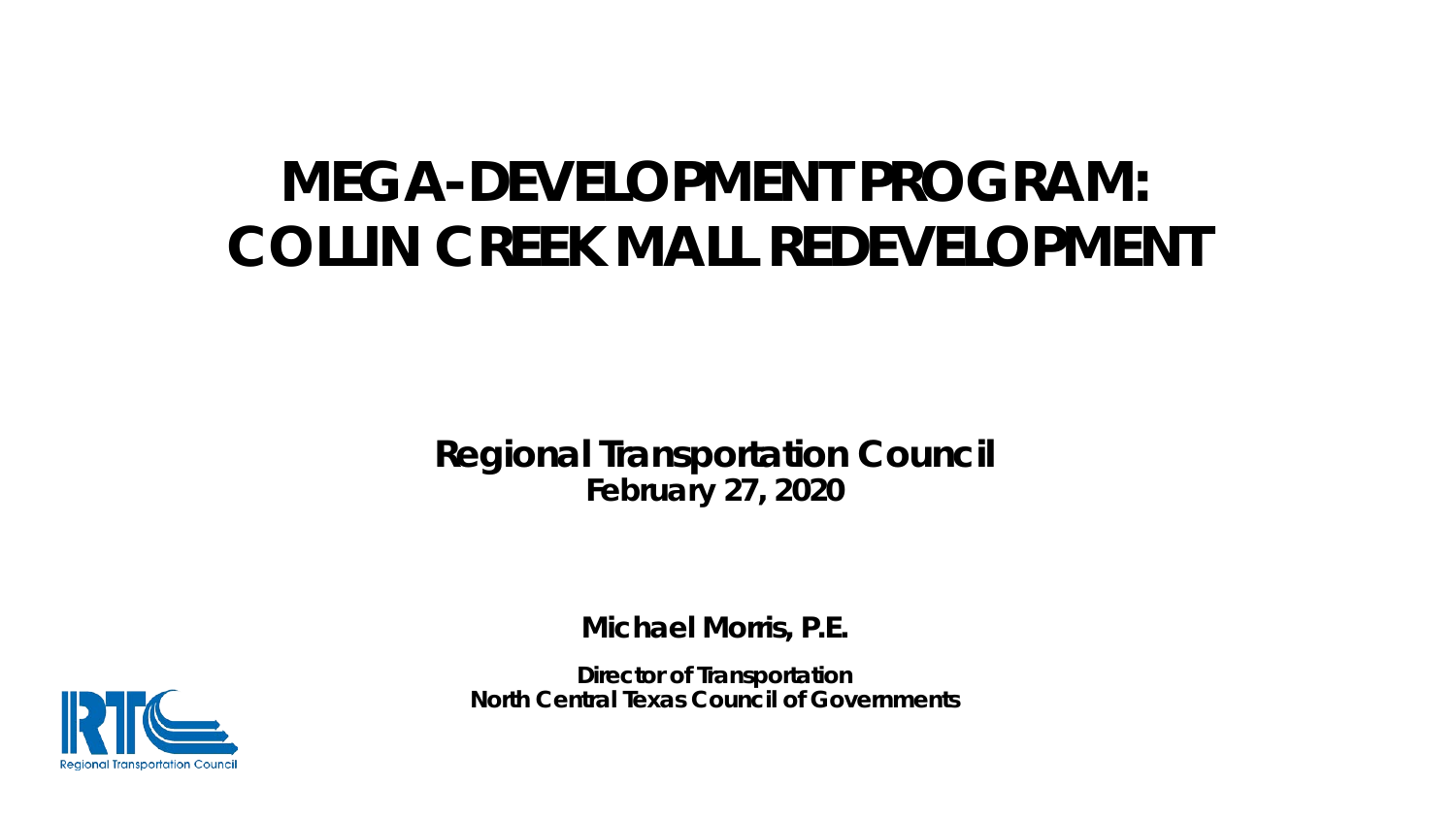# BACKGROUND

The region continues to receive infrastructure funding requests for assistance in redeveloping major retail and economic centers/nodes.

Requests come from entities looking to relocate to our region and from local partners seeking new opportunities to revitalize existing areas.

These requests are anticipated to be a part of the future.

Requests create opportunities to use transportation investment to change land use and promote economic vitality of the region for mobility and air quality purposes.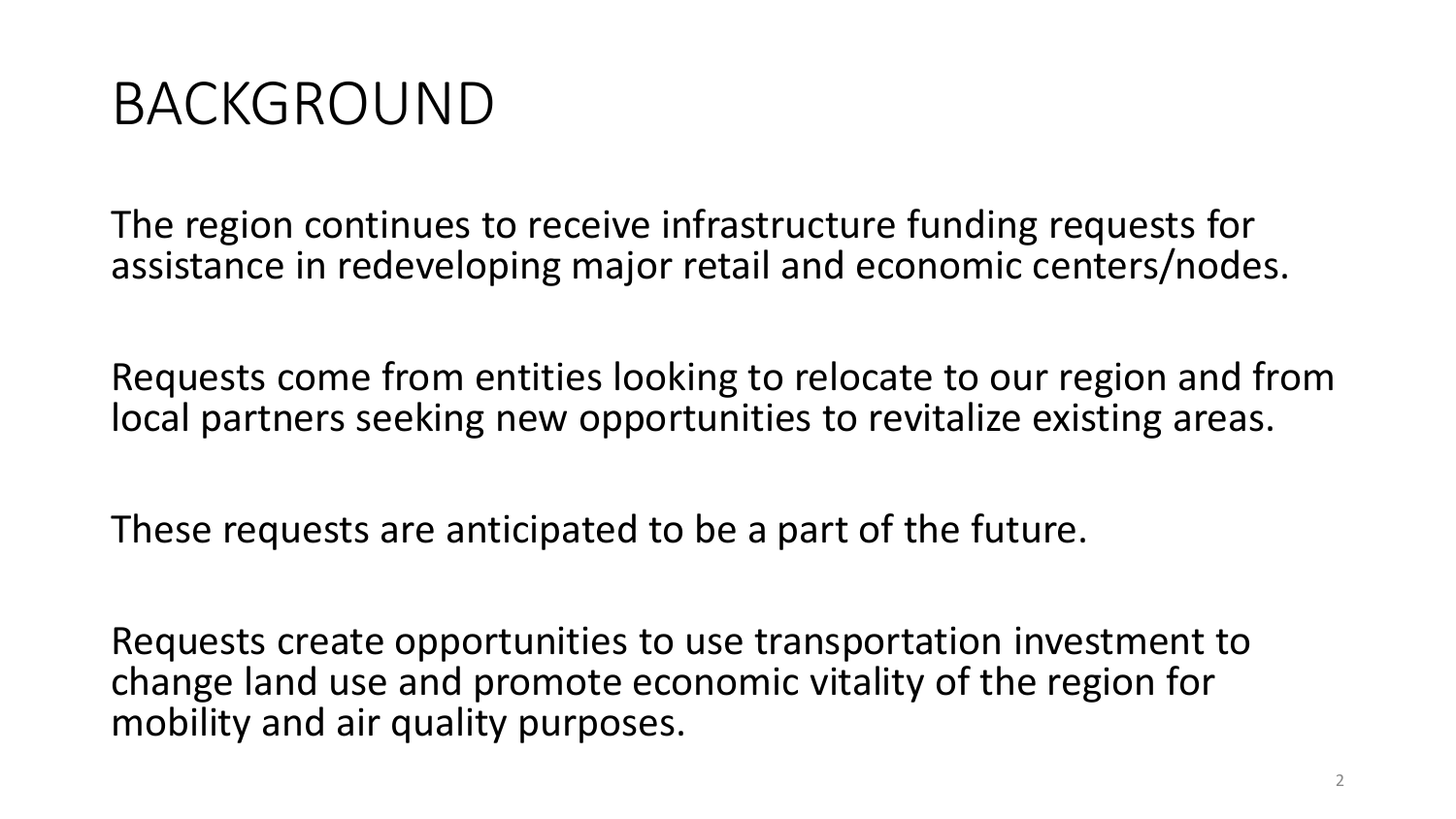# EXAMPLES OF EXTERNAL AND "IN REGION" REQUESTS

### **External Partnership Opportunities**

- Stadler
- Tesla Battery
- GE Test Track
- Amazon
- Uber

### **Local Partnership Opportunities**

- American Airlines
- Preston Center
- Midtown/Valley View Redevelopment
- Katy Lofts
- Butler Housing
- Opportunity Zones in Dallas
- General Motors
- Collin Creek Mall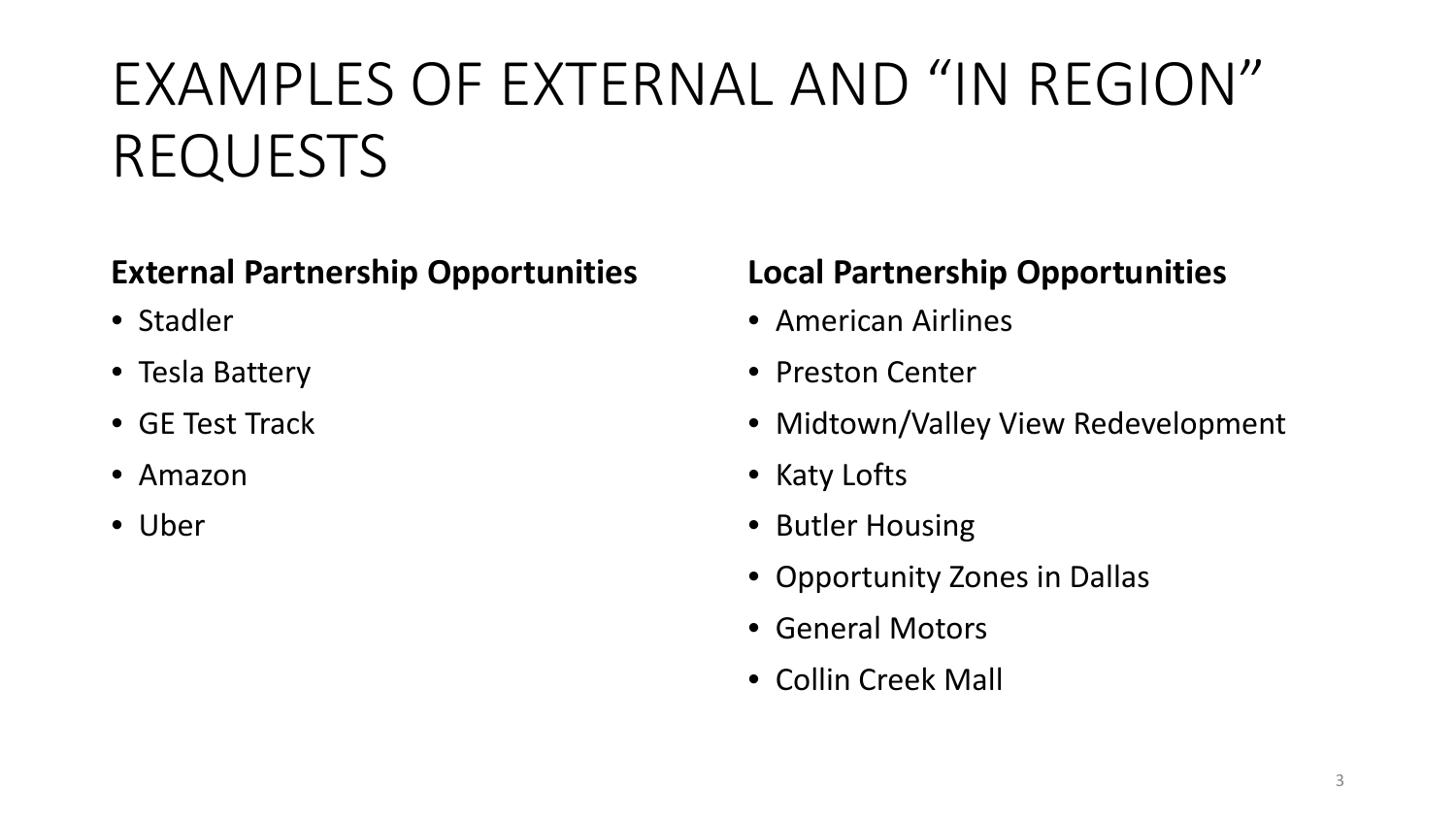# COLLIN CREEK MALL MIXED-USE REDEVELOPMENT PARTNERSHIP OPPORTUNITY

- Proposal for RTC consideration:
	- Contribute \$30 million in federal funds to garage
	- City to contribution \$25 million to garage
	- Half of RTC funding would be a grant and the balance would be a loan
	- Include transit service using next generation electric vehicles to Downtown Plano Light Rail Station
		- Fund with additional FTA or CMAQ funding
		- Coordinate with DART regarding operations
	- Parking garage must include park and ride spaces
	- Development must include electric vehicle charging infrastructure
	- Need assurances that the proposed development will materialize
	- Use standard interest rate (2.4%) on loan
	- RTC funding would only pay for publicly available parking/transit
	- Garage must be owned by the public sector
	- RTC funding for construction only, no land acquisition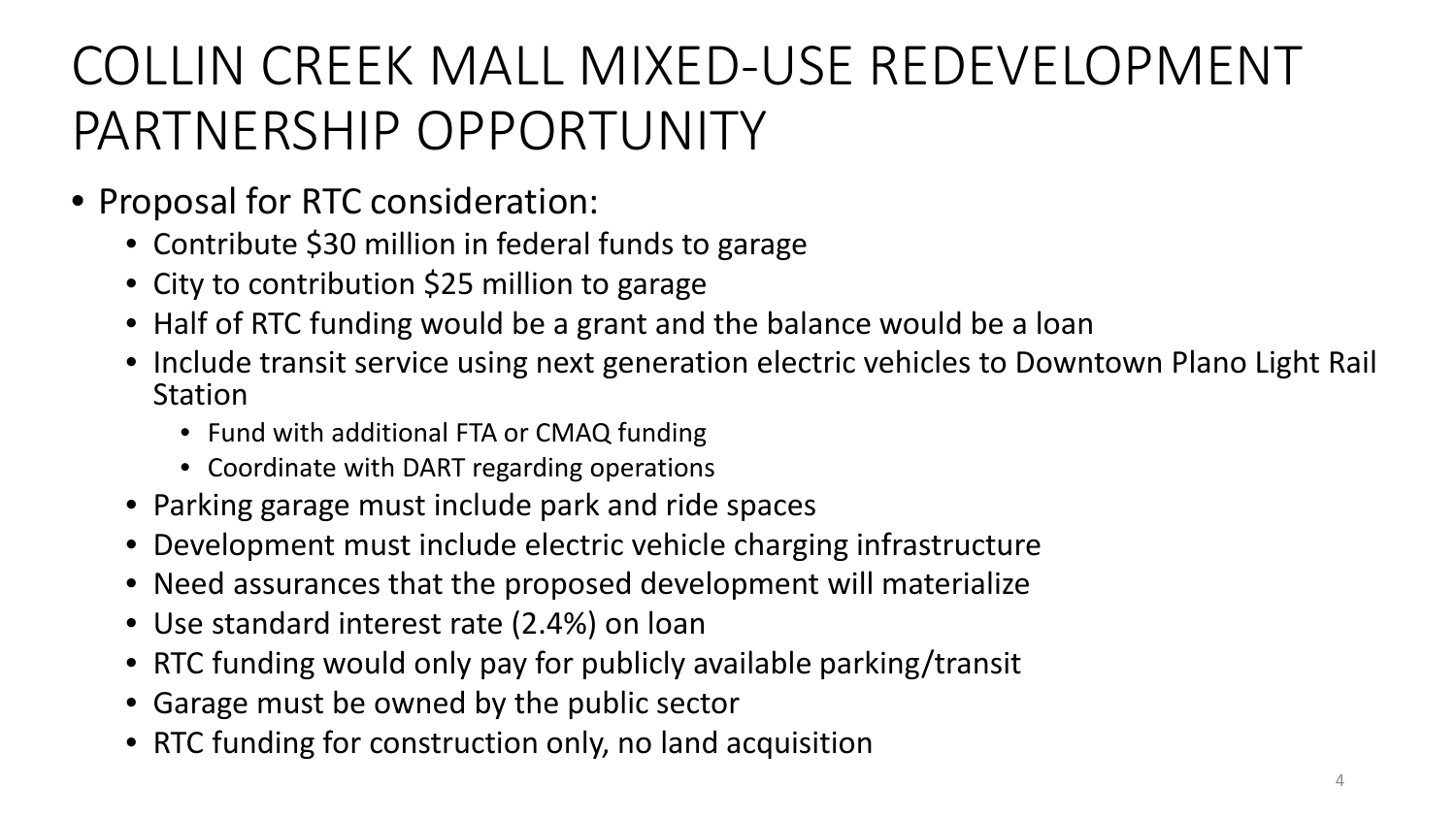# COLLIN CREEK MALL MIXED-USE REDEVELOPMENT PARTNERSHIP OPPORTUNITY

- Requested Action:
	- Approval of parking and transit
		- \$30 million federal with a \$15 million payback for parking garage
		- \$25 million local
		- Approximately 3 transit vehicles for shuttle purposes
	- Anticipated funding source is either federal Congestion Mitigation Air Quality Improvement Program or Surface Transportation Block Grant funding (FTA funding may assist with Transit)
	- Specific agreement terms to be finalized, but would include elements highlighted in this presentation
	- Direct staff to administratively amend the Transportation Improvement Program and other planning/administrative documents to include this project and funding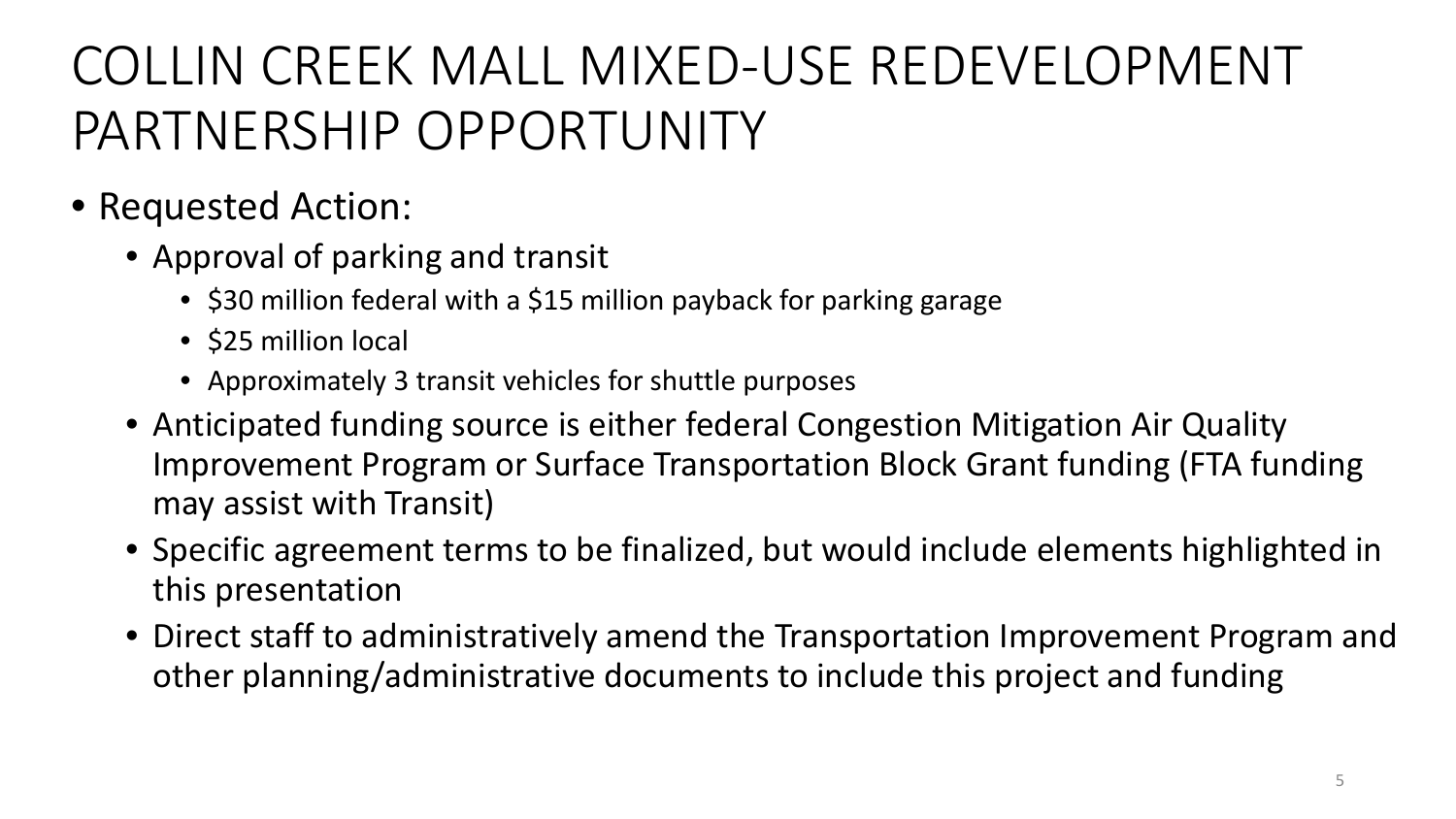# **NEXT STEPS WITH TXDOT AND 2021 UNIFIED TRANSPORTATION PROGRAM**

**Regional Transportation Council February 27, 2020**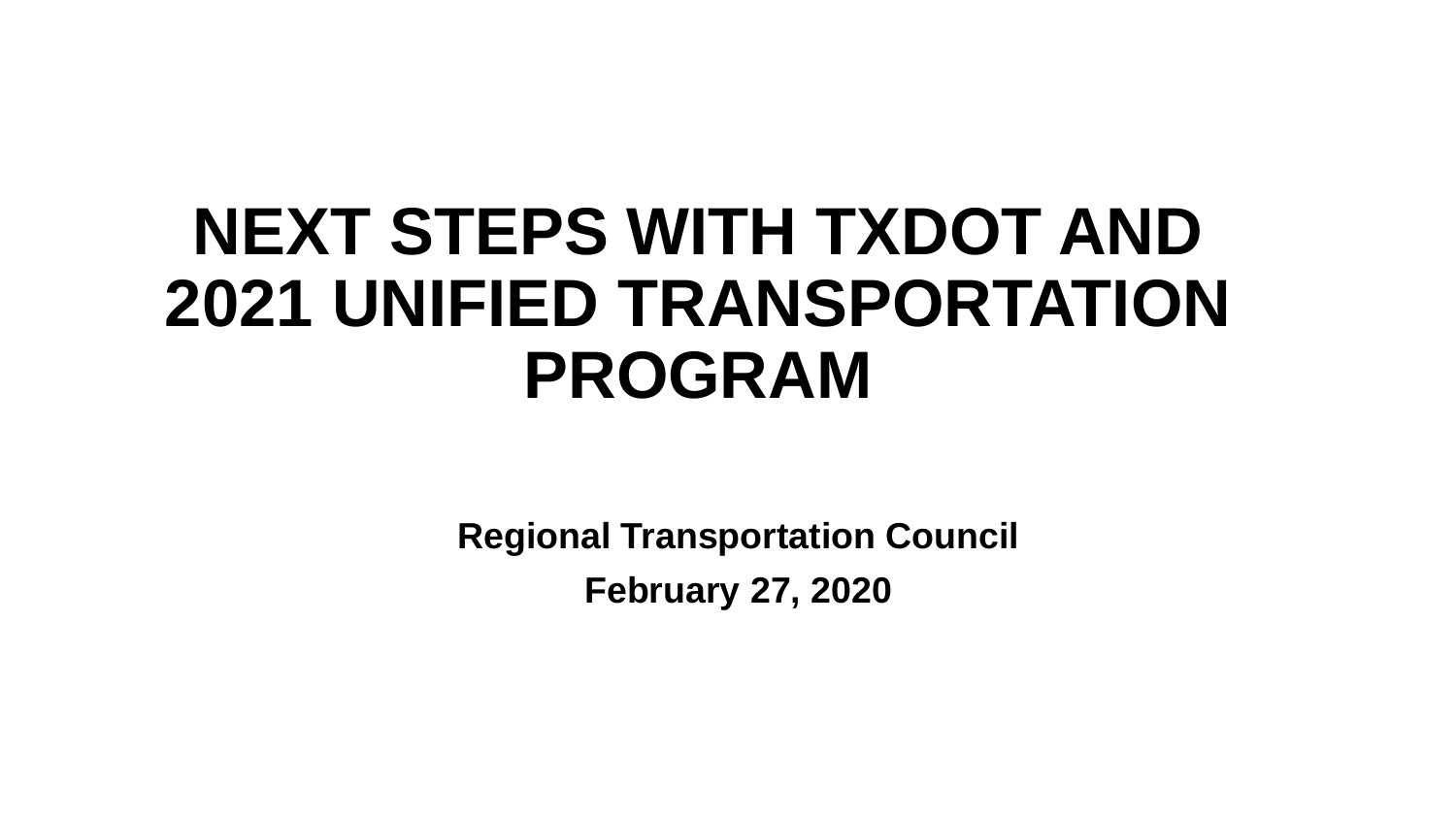### **NEED FOR COMMISSION/RTC DISCUSSION**

#### **2021 UTP? Texas Transportation Commission** • State Funds • Maximum Flexibility to Commission in Category 12 for Statewide Needs • No Tolled Projects **Legislature RTC as Metropolitan Planning Organization** • Federal Responsibility • Air Quality Requirements • Maximize Modal Diversity • Leverage Funds • Maintain Equity

- Permit Tolled Projects
- Restrict Magnitude of Commission Funds in Category 12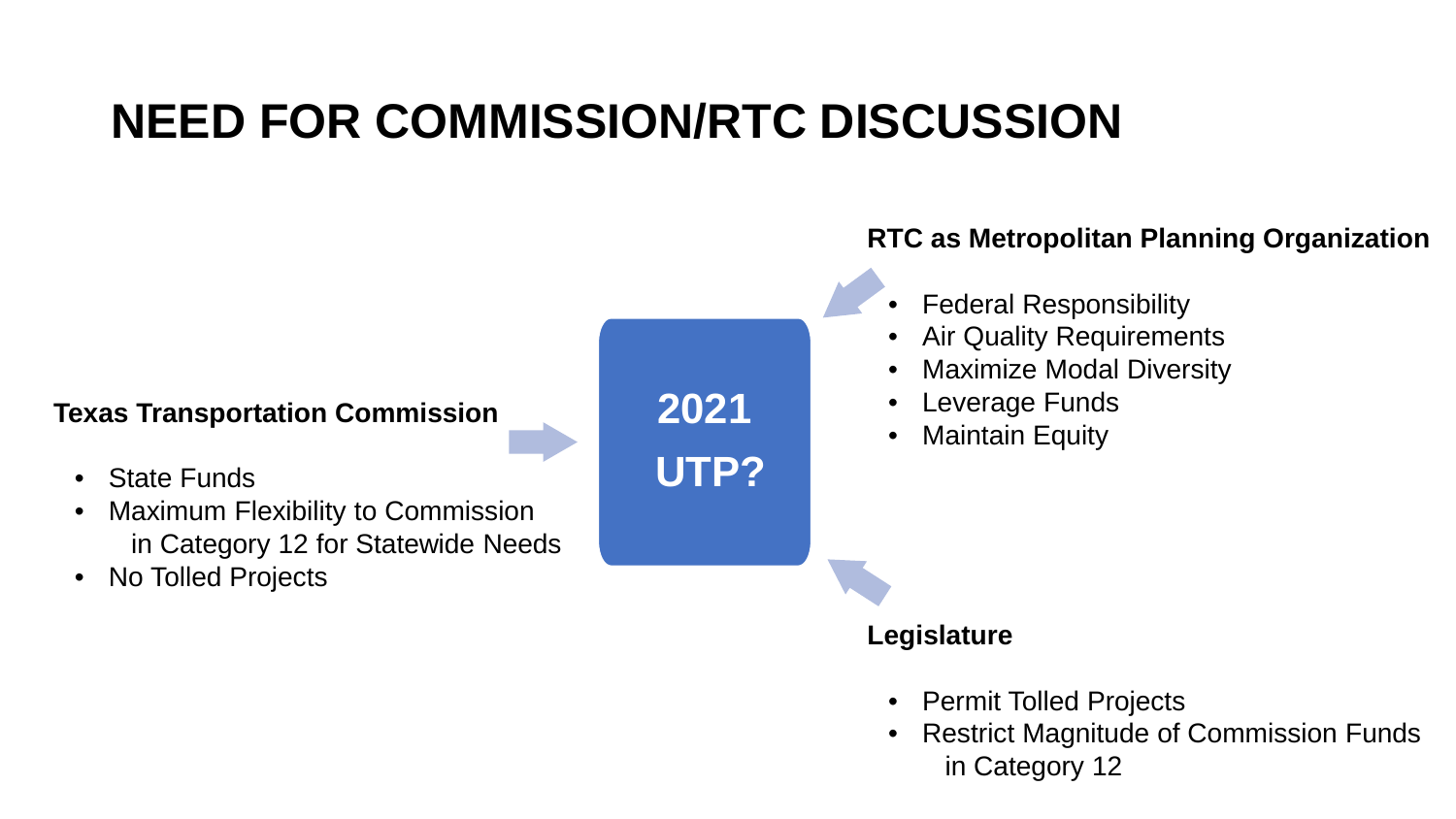### **RTC COMMUNICATION TO TXDOT: EMERGENCY/GRANDFATHERED/PHASED TOLLED MANAGED LANE SYSTEM**

#### **Tarrant County**

IH 30: IH 35W to FM 157/Collins

### **Tarrant/Dallas County**

SH 183: SH 121 to SH 161

#### **Dallas County**

IH 30 East: IH 45 to US 80 +

#### **Collin County (Contingency)**

US 75 Technology Lanes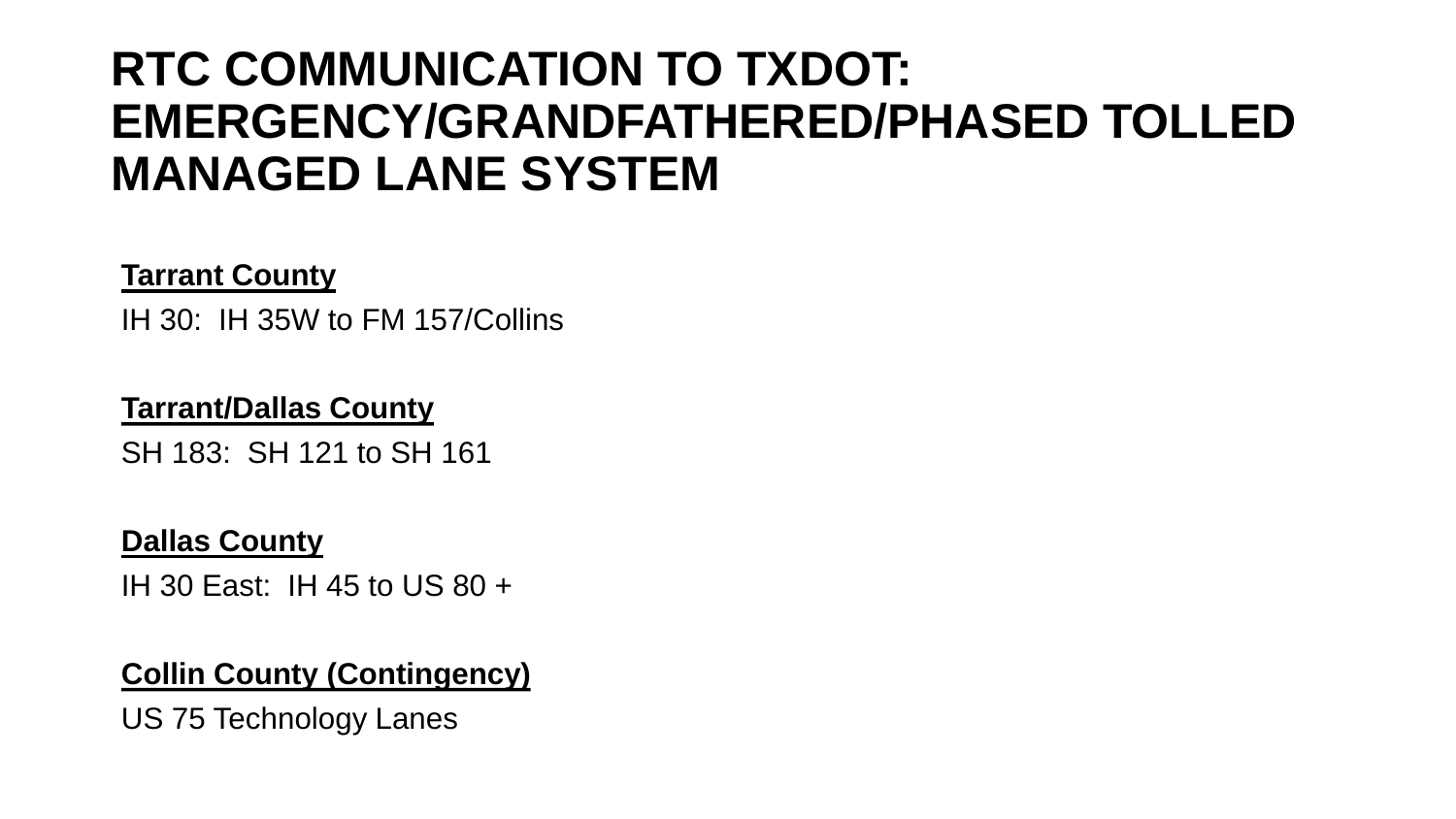### **INCOMING PRIVATE SECTOR REVENUE FOR NORTH TARRANT EXPRESS (NTE)/SH 183**

Per prior RTC direction, staff continues to work with TxDOT and private sector partners to complete additional phases of the NTE and other public/private partnership projects.

Recent projections indicate that general purpose and managed lane capacity improvements are anticipated to be triggered in mid-2022 with an open to traffic date of June 2024.

The private sector is currently coordinating with TxDOT to advance the first item.

The private sector partner (NTEMP) will be paying for these improvements in the amounts noted below:

| <b>Capacity Improvements</b> | <b>\$</b> in Millions | <b>Notes</b>                                      |
|------------------------------|-----------------------|---------------------------------------------------|
| SH 183/NTE Segment 1 & 2W    | \$162                 | Add 1 general purpose lane in NTE Segment 1 and   |
| <b>Widening</b>              |                       | 1 managed lane in NTE Segment 2W                  |
| Build 2+2 managed lanes from | \$860                 | This section of 5.3 miles would be built and      |
| Reliance Parkway to SH 161   |                       | operated by private sector as an extension of the |
| (former Segment 2E)          |                       | current facility                                  |
| Build 2+2 managed lane from  | \$270                 | Funding Cintra would pay to TxDOT to lane         |
| SH 161 to Story Rd           |                       | balance east of SH 161 (2 miles)                  |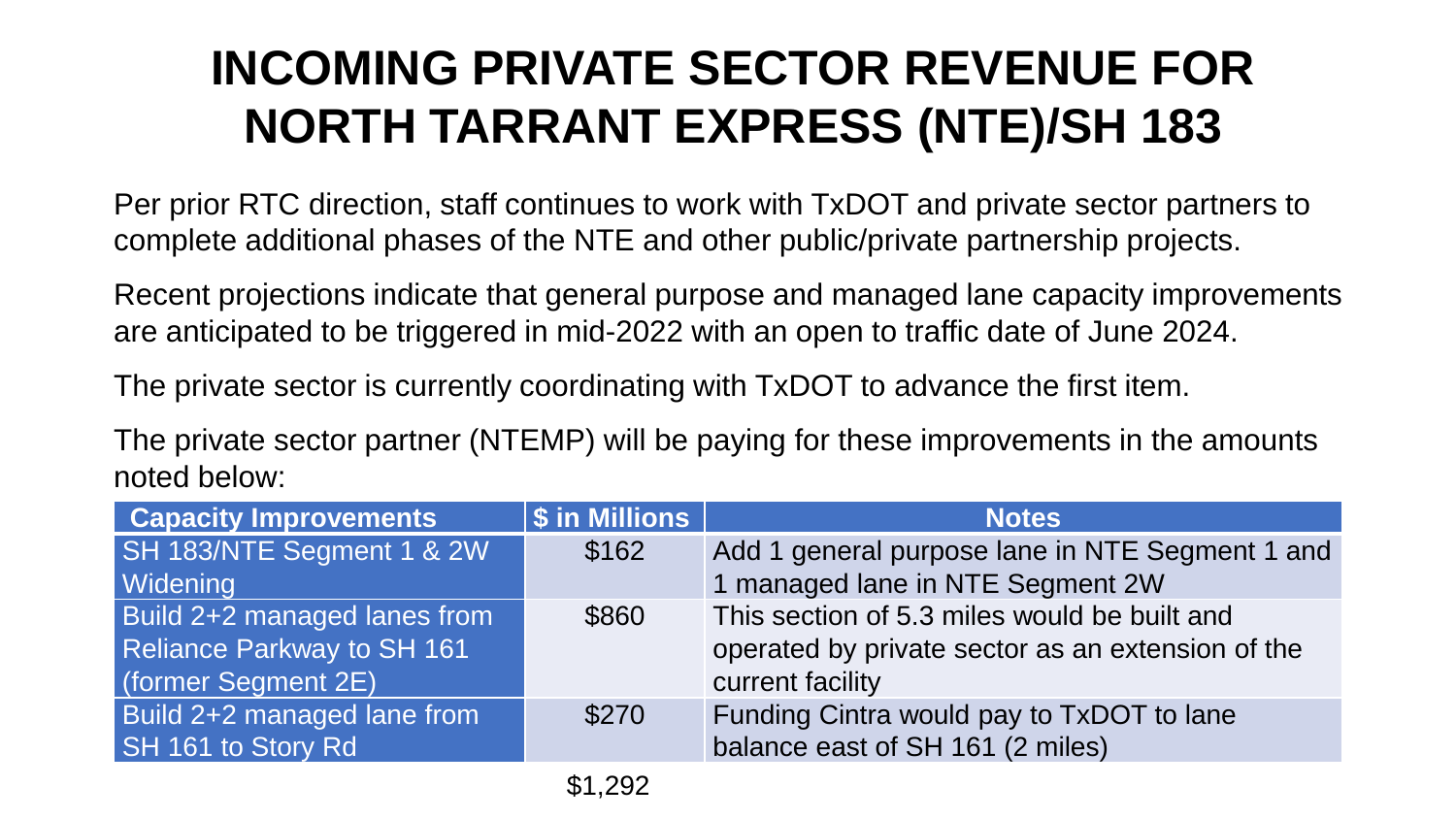### **PROPOSED I.H.35 RECOMMENDATION IN AUSTIN**

**Measured Outrage:**

Plan A: DOA

Plan B: Win-Win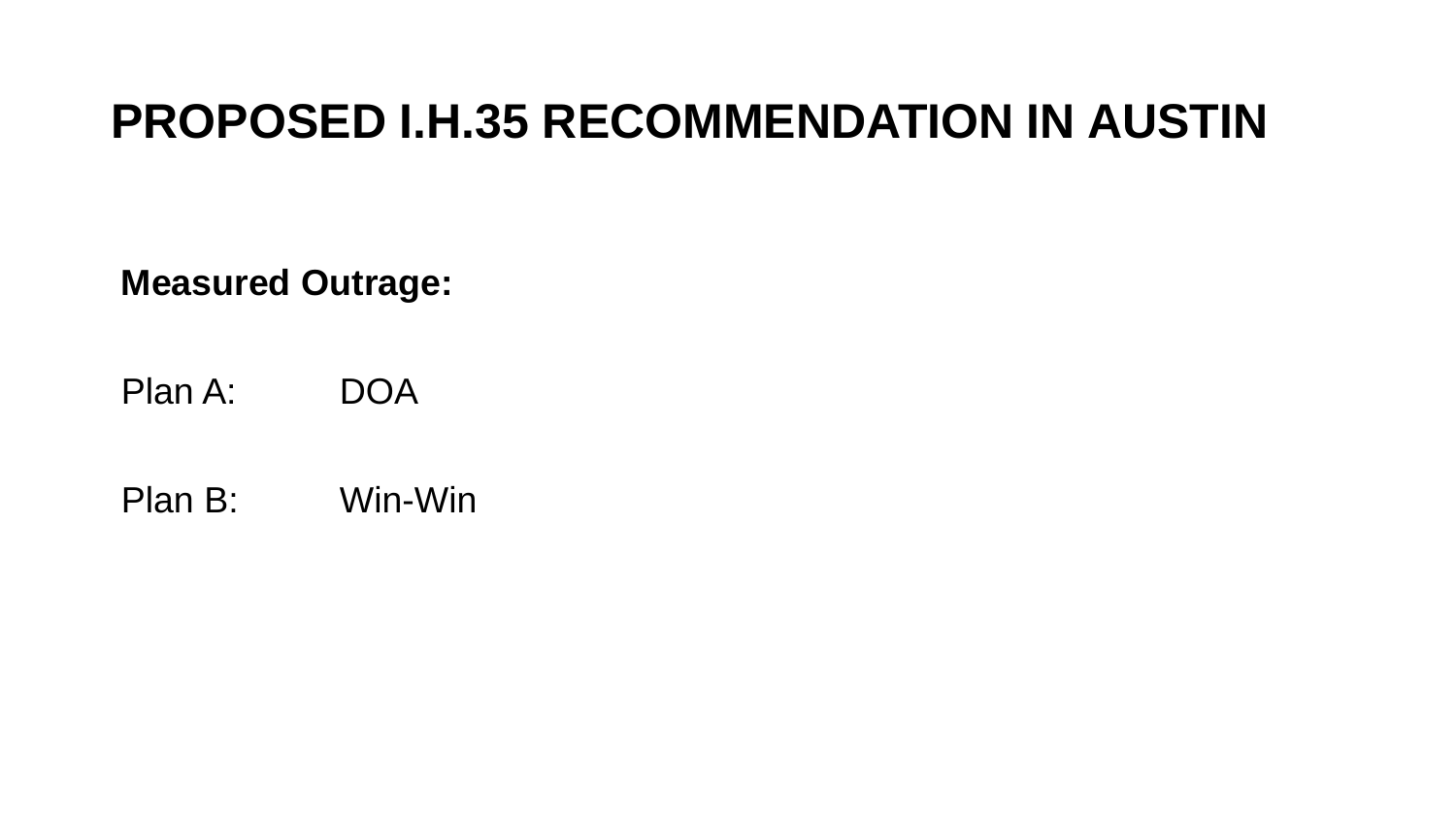### **PLAN A**

IH 35 Austin

Non-Toll Environment

\$3.7B Category 12 Strategic Priority Additional Funds

\$7.5B Total Cost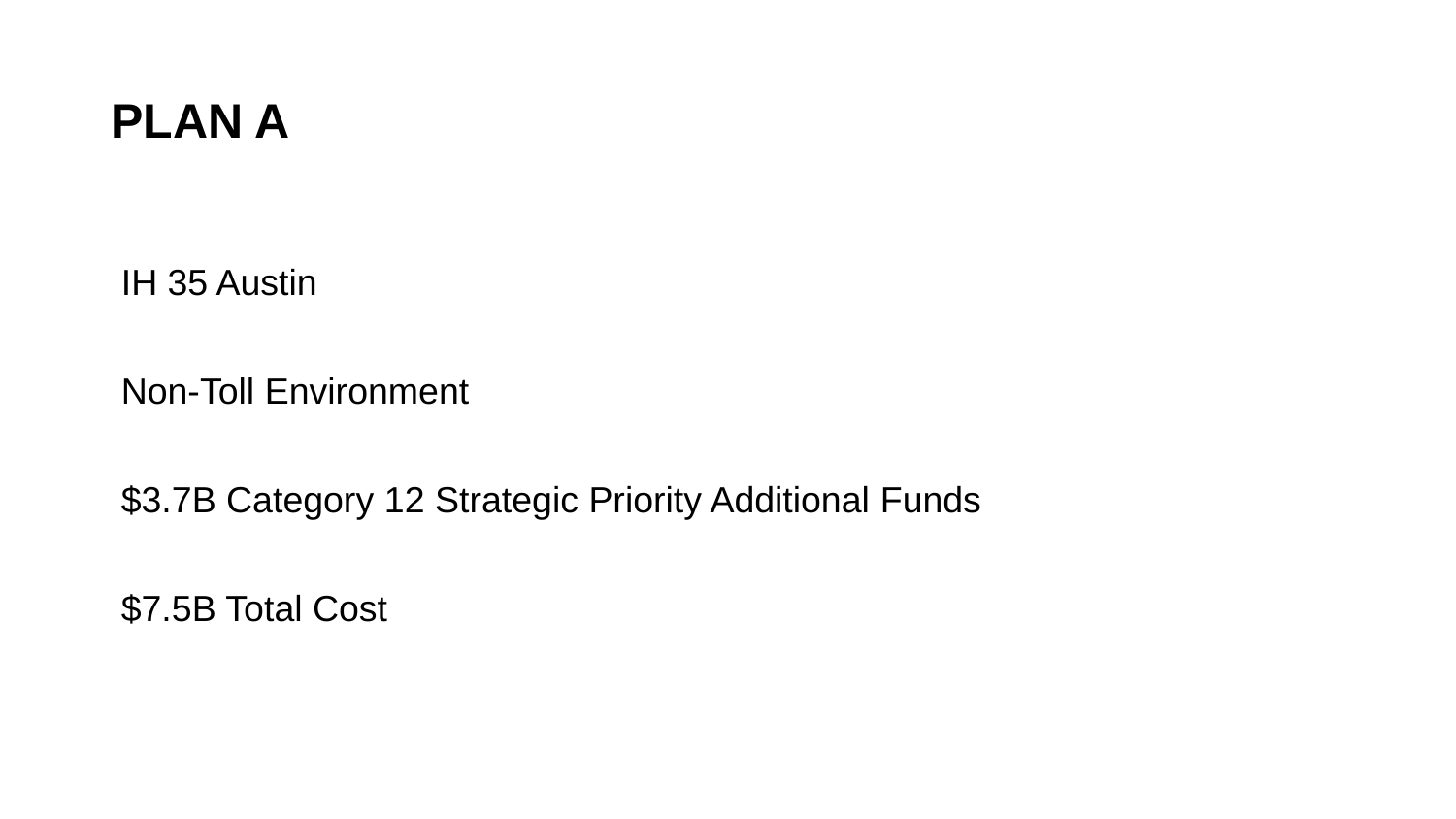### **PLAN B (RTC APPROVAL IN MARCH)**

Impact of \$1B to our Region Contradicts Current Agreements Answer is Clear: Exists in Real World 60 Day Blitz: Build All

#### **Communicate to:**

#### **Focus:**

Texas Transportation Commission Governor Office Lt. Governor Office Private Sector Legislative Delegation Attorney General Office Austin MPO

**Equity** Law Project Lost Opportunity Costs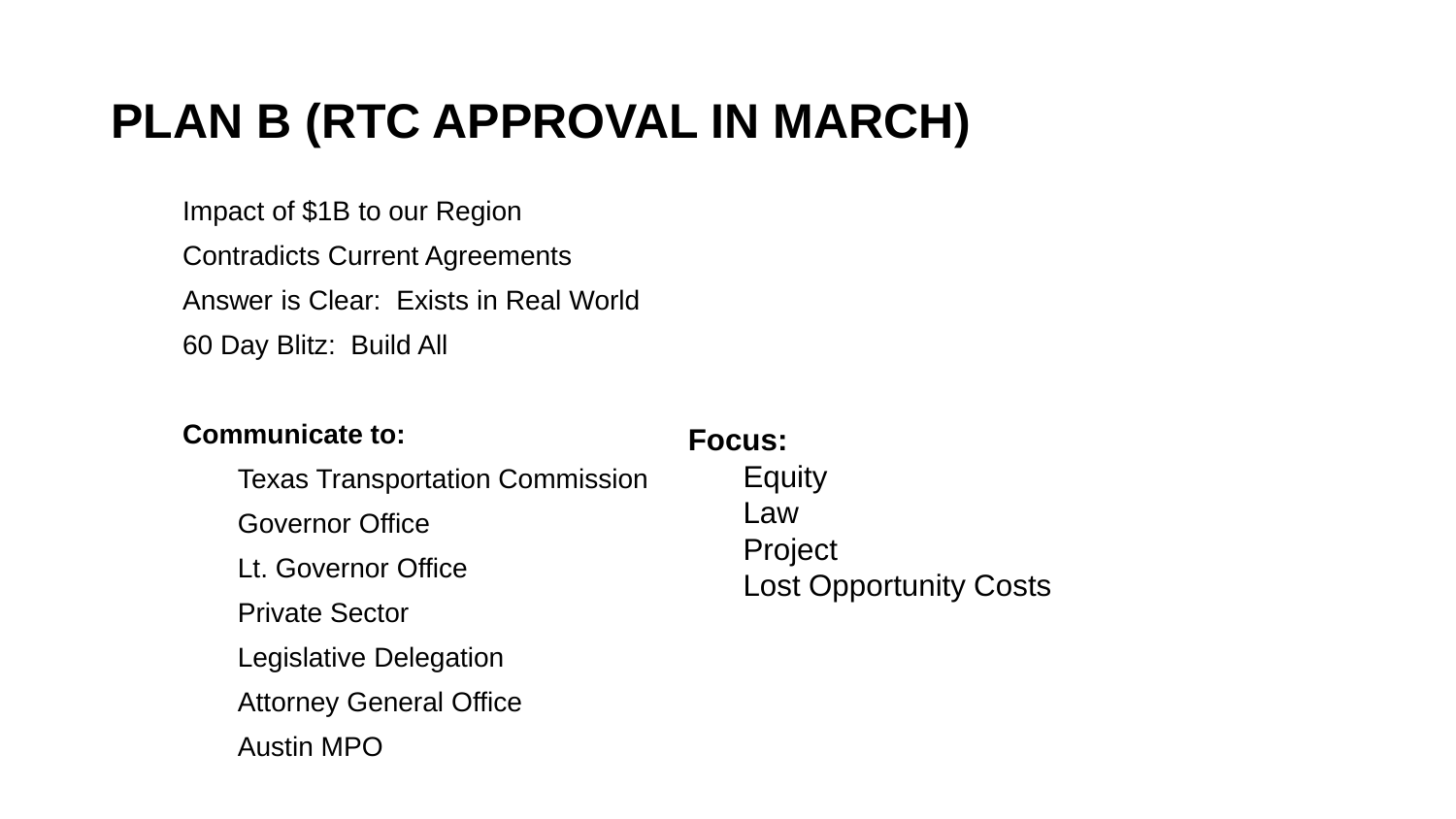# VIRGIN HYPERLOOP ONE CERTIFICATION CENTER REQUEST FOR PROPOSALS RESPONSE

Regional Transportation Council February 27, 2020

> Michael Morris, P.E. Director of Transportation North Central Texas Council of Governments

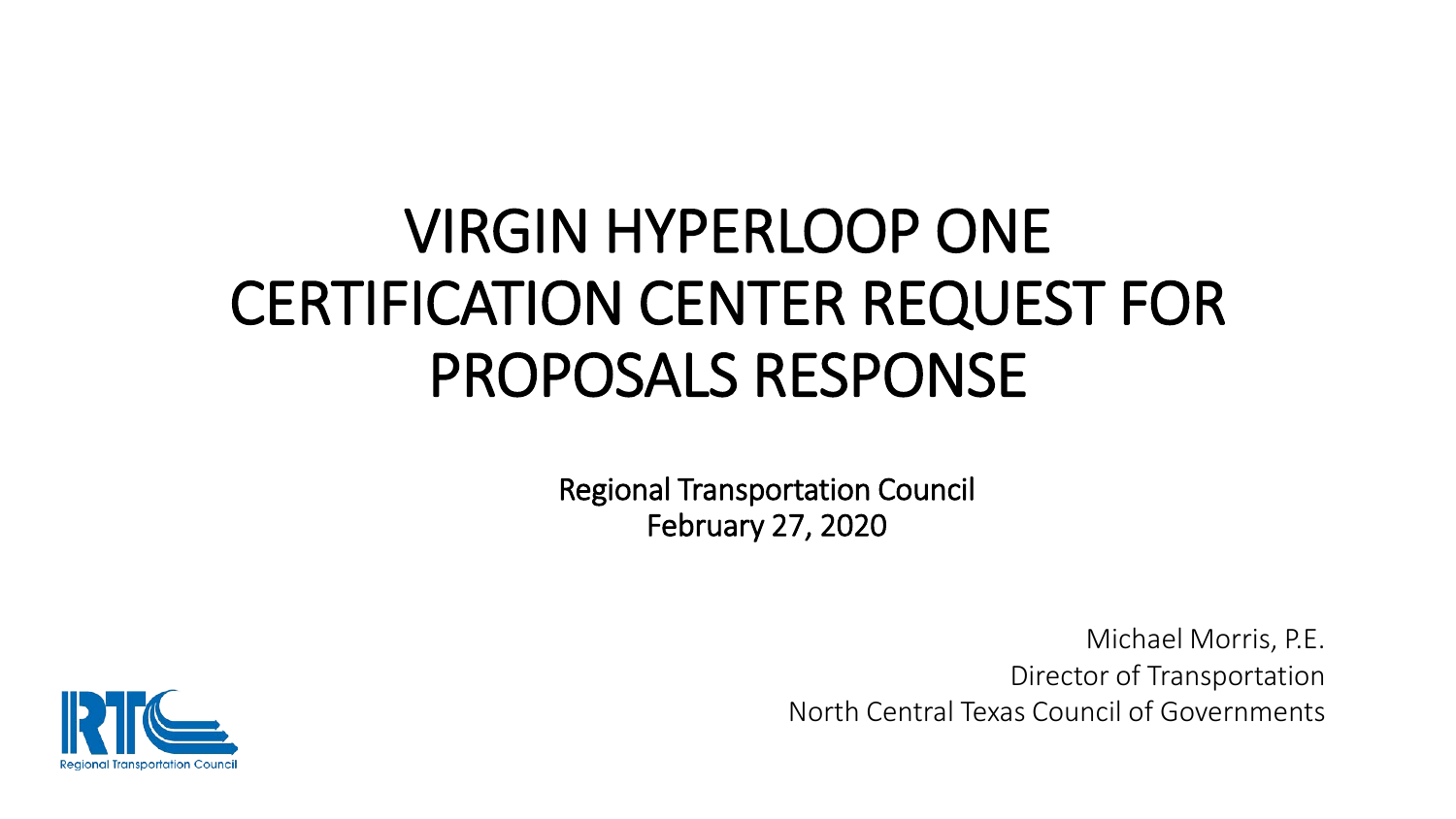# Proposed Corridor: SH 360 and DFWIA Combined Corridors 7 and 8 Alignment Option 6B



**2**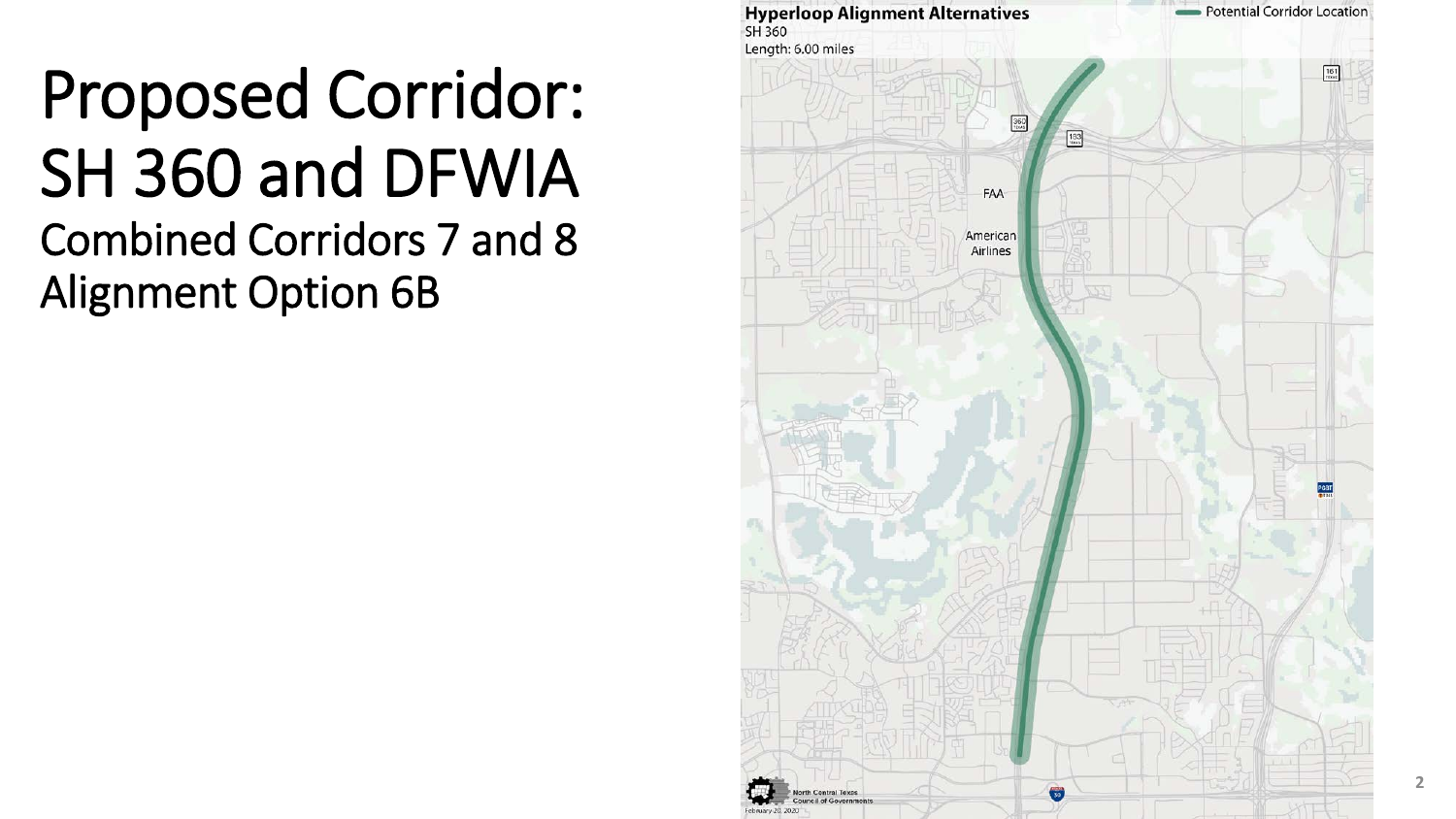# Contingency Corridor: IH 635 Corridor 3

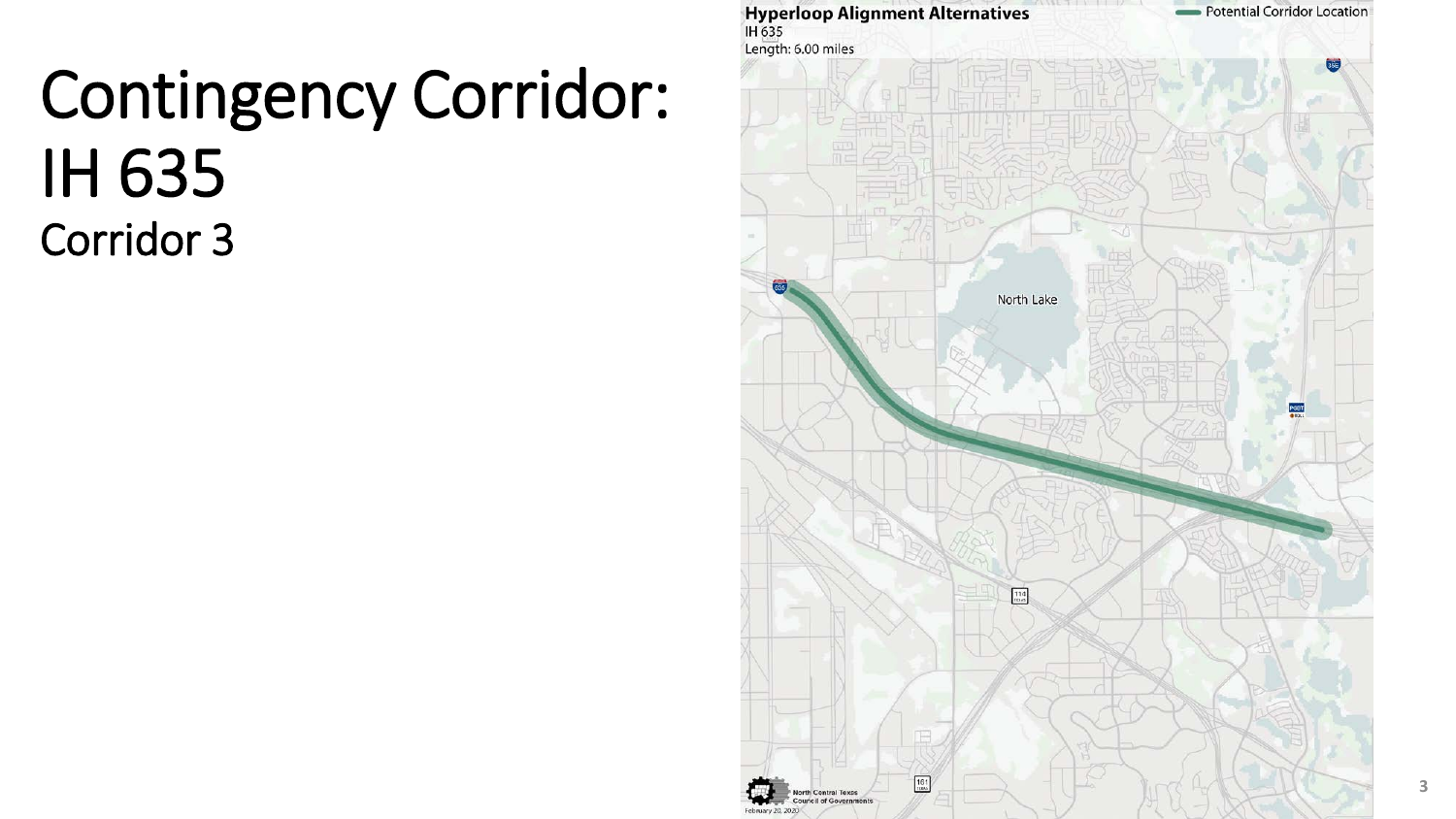# Revenues (Target \$200M)

| <b>FUNDING REQUEST</b>                          | <b>Corridor (6 Miles)</b>                                |
|-------------------------------------------------|----------------------------------------------------------|
| <b>State TERP Air Quality Funds</b>             | \$50M - \$100M                                           |
| TxDOT Commission/Governor's Office <sup>1</sup> |                                                          |
| Federal Request (California HSR)                | \$50M - \$100M                                           |
| <b>Federal INFRA</b>                            | \$30M                                                    |
| <b>EPA/DOE</b>                                  |                                                          |
| Aircheck (RTC)                                  | $$10M - $30M$                                            |
| City/County (RTC)                               |                                                          |
| Private Sector (RTC)                            |                                                          |
| STBG (RTC)                                      | \$40M                                                    |
| <b>RTC Local</b>                                | \$10M<br>(includes \$2.5M for<br>University Partnership) |
| <b>RTC Transportation Development Credits</b>   | Yes                                                      |
| <b>RTC Carbon Credits</b>                       | Yes                                                      |
|                                                 | \$190M - \$310M                                          |

 $\sqrt{\frac{1}{1}}$  Enterprise Fund Request Pending Being Short Listed  $\sqrt{\frac{1}{1}}$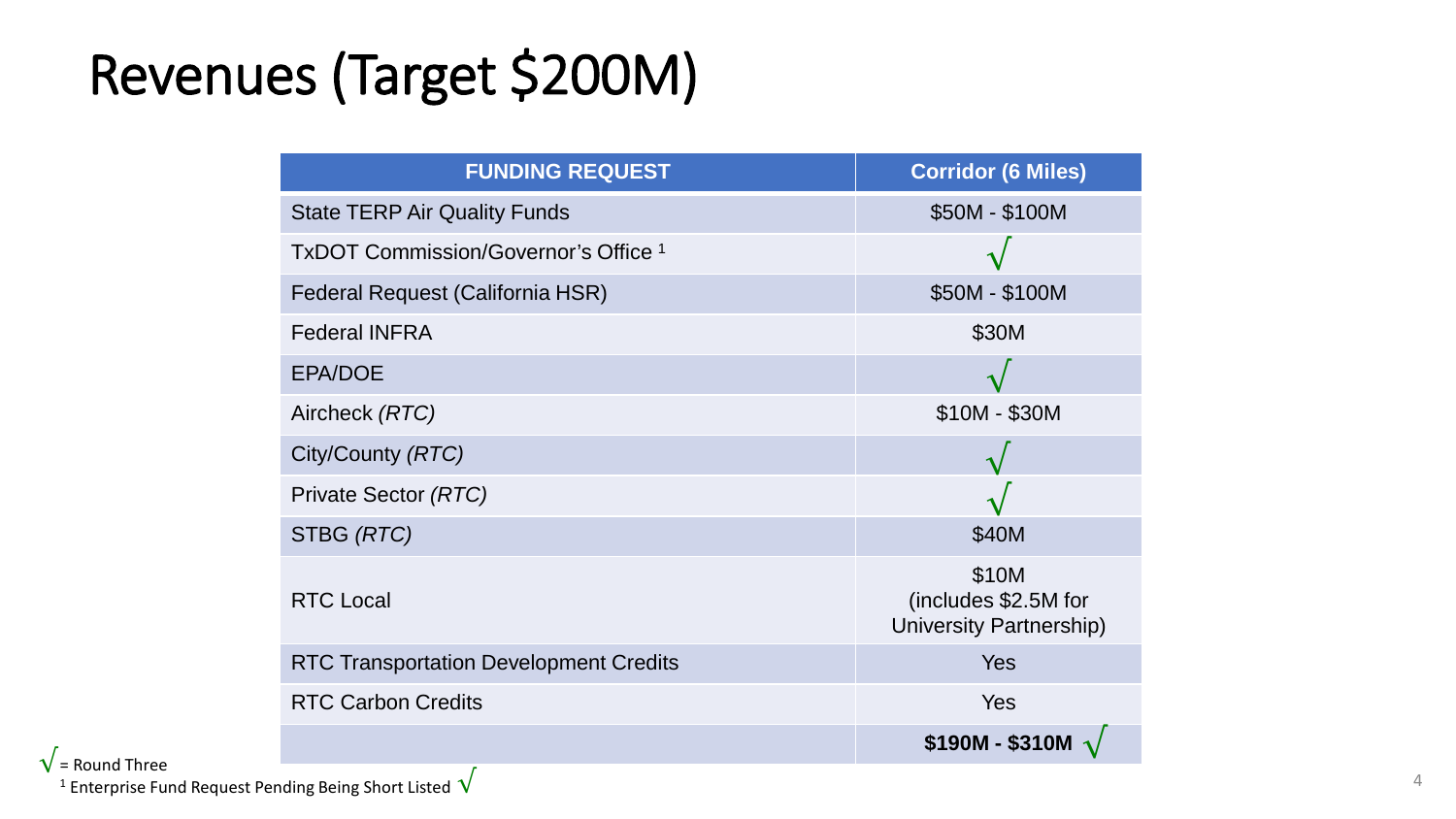## Mobility 2045 High-Speed Recommendations



At-Grade

Grade Separated

Station Location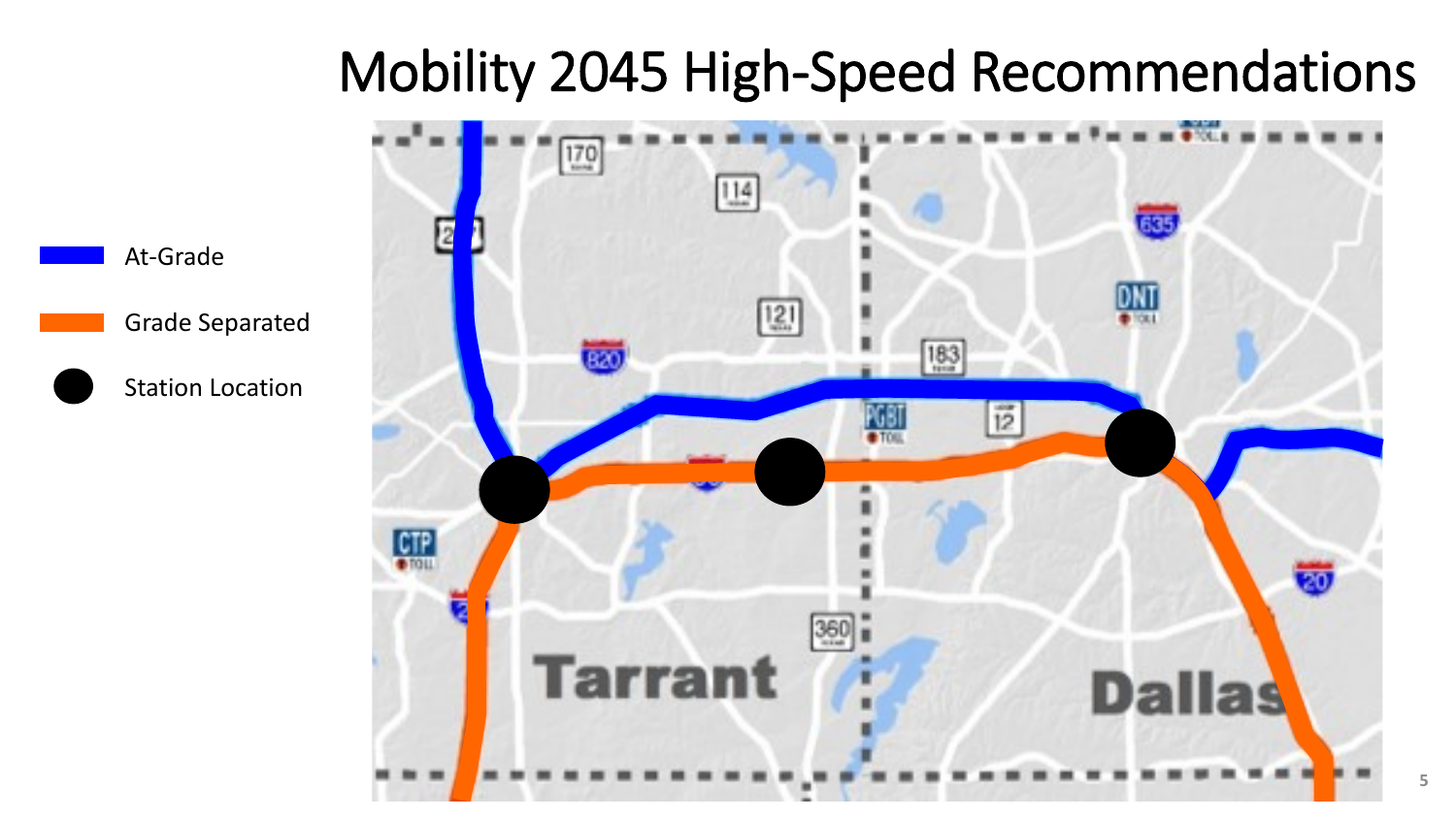## Proposed Certification Center Location



At-Grade

Grade Separated

Station Location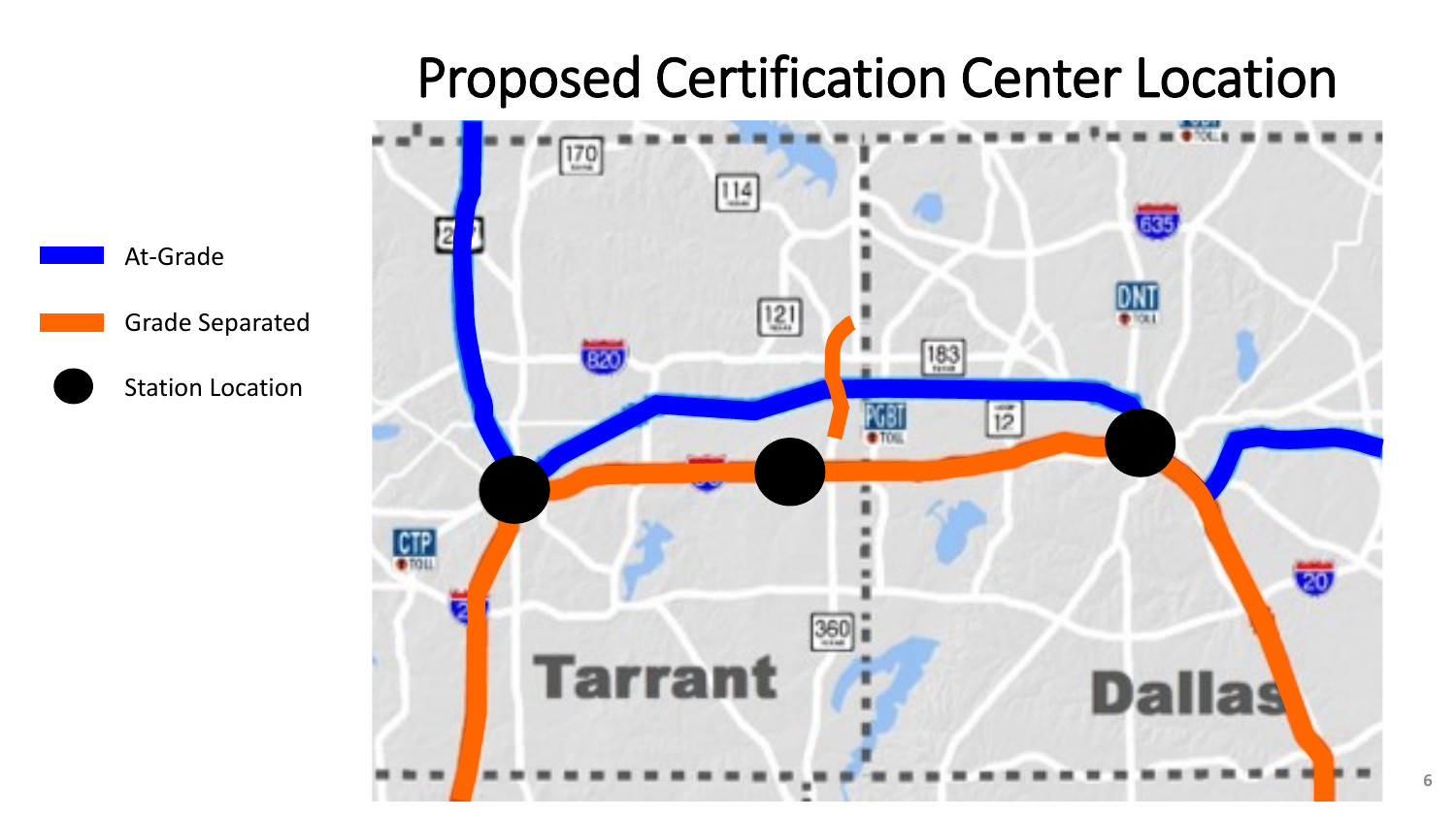# System Connection

**7**

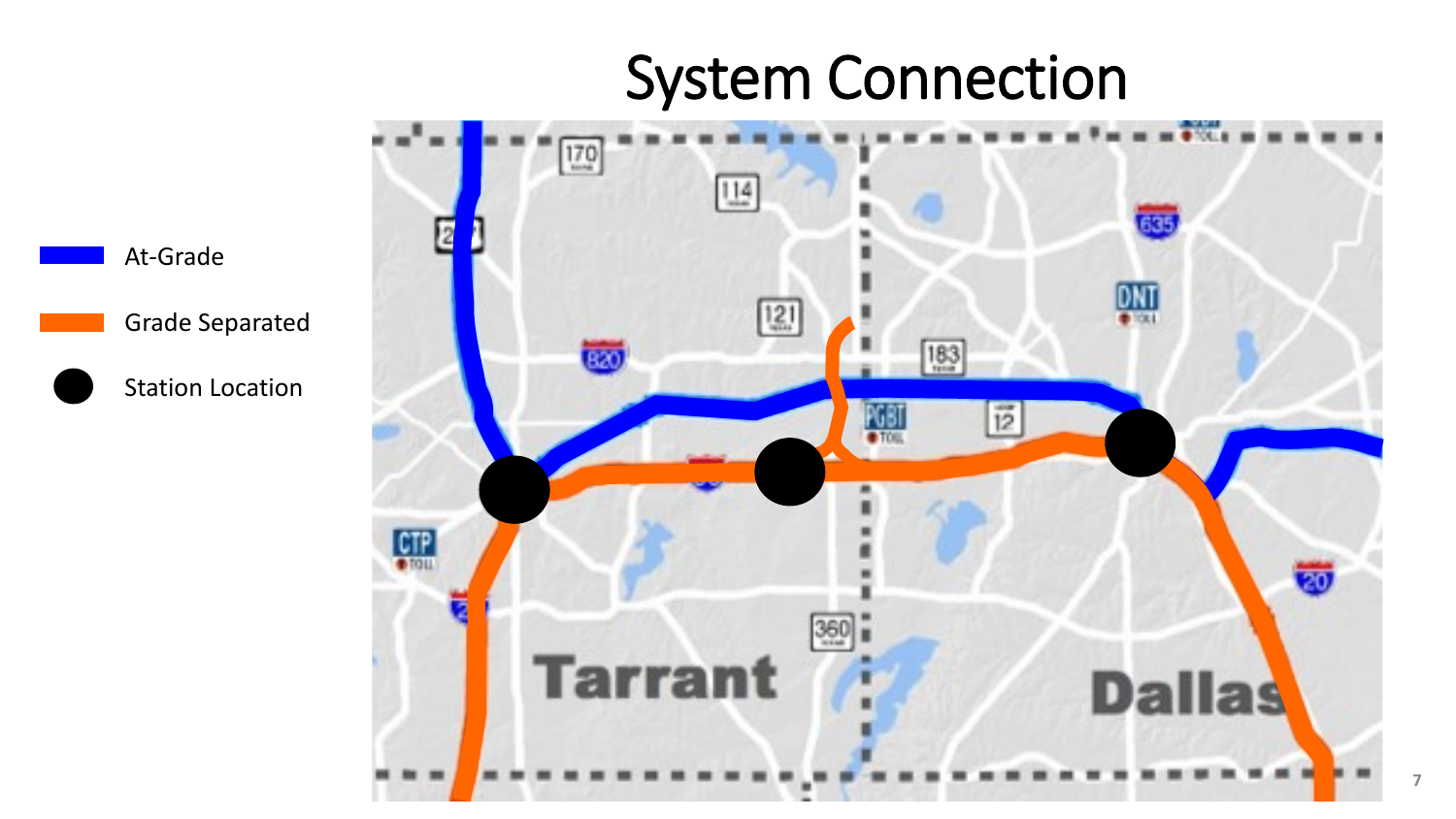## Travel Time to DFW Airport

### **Downtown Fort Worth to DFW Airport**

- Regional Rail: 49 minutes
- Auto Peak Period: 31-39 minutes
- Hyperloop: 7 minutes

### **Downtown Dallas to DFW Airport**

- Light Rail: 50 minutes
- Auto Peak Period: 35-40 minutes
- Hyperloop: 7 minutes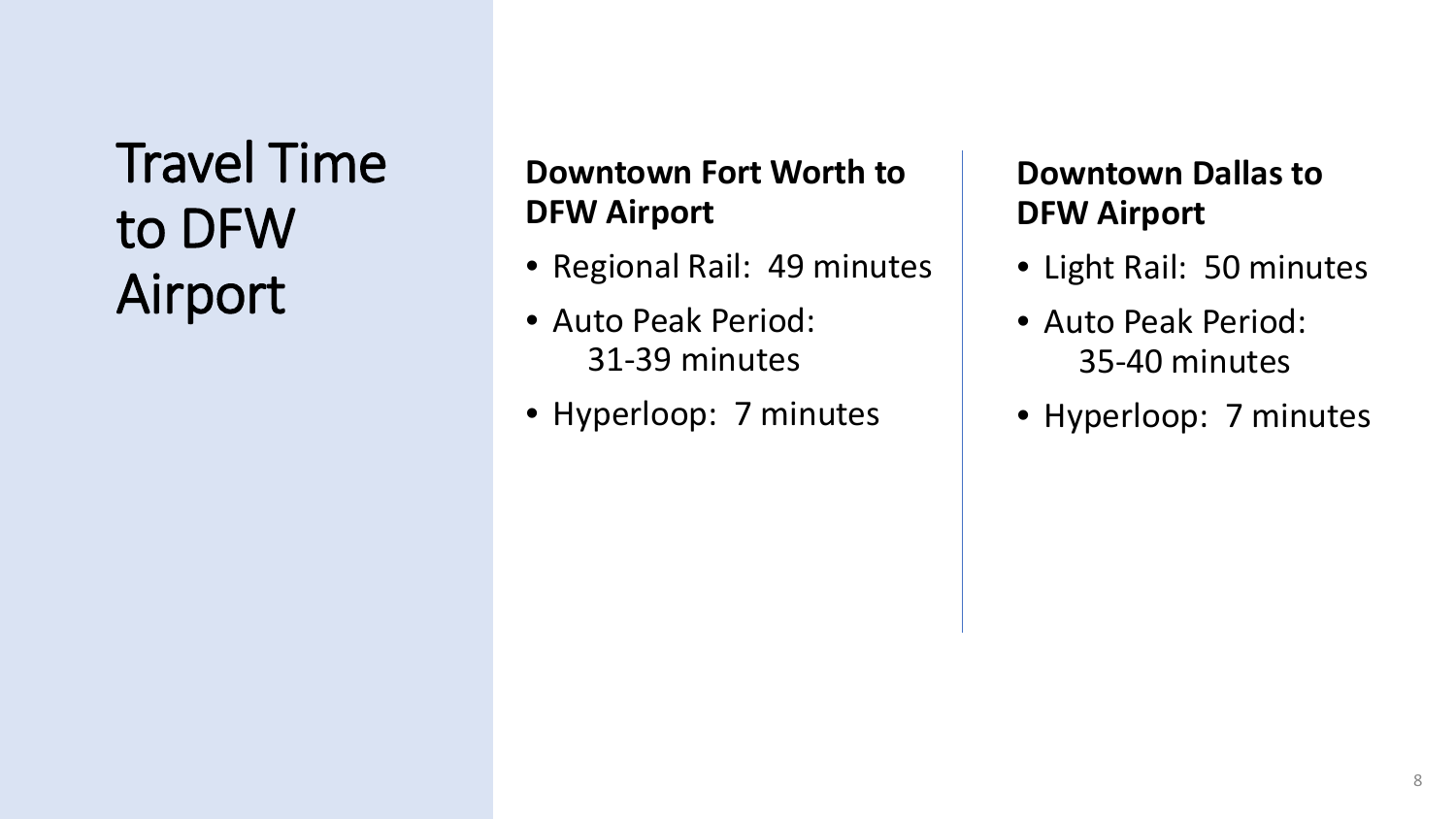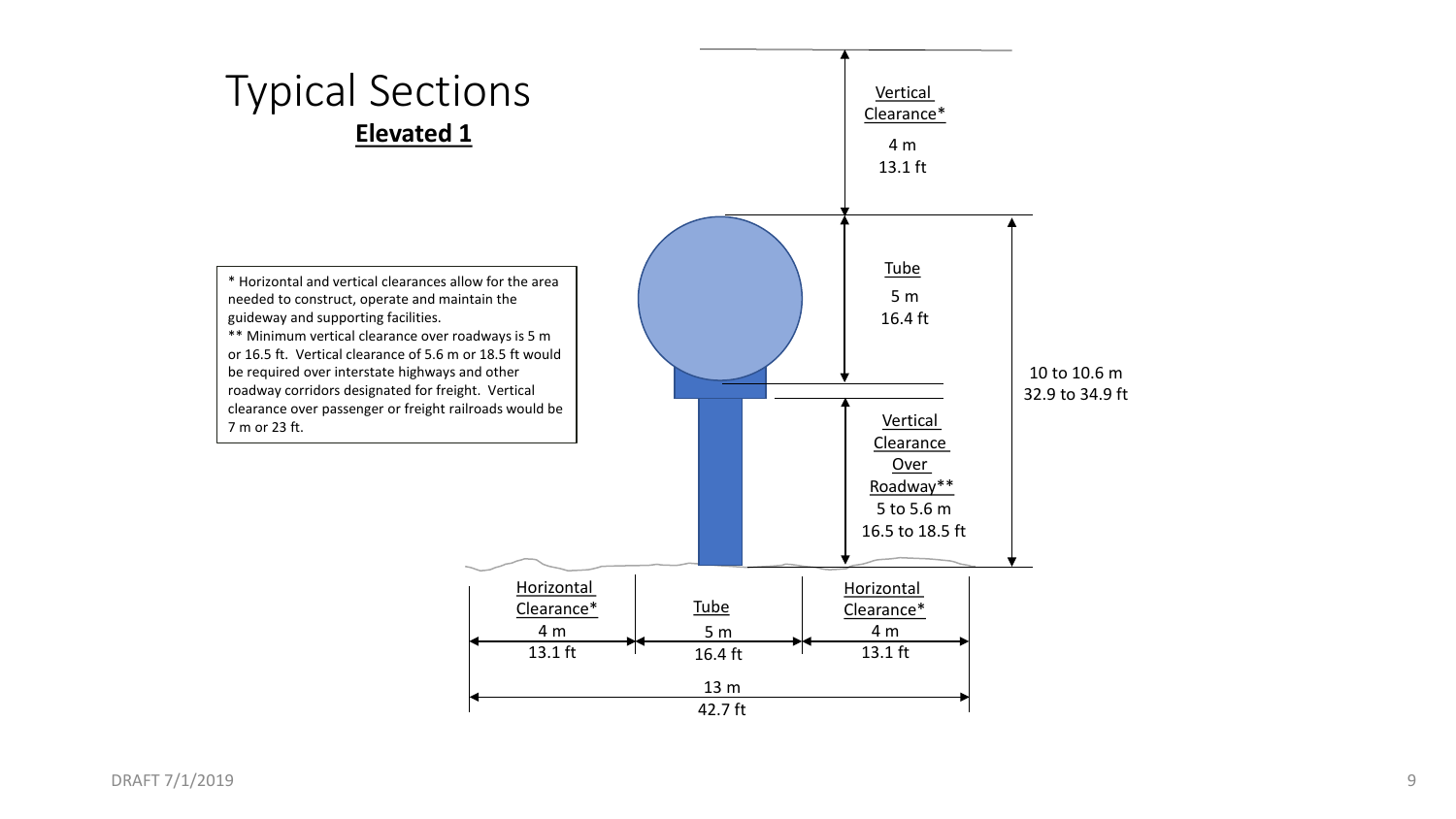